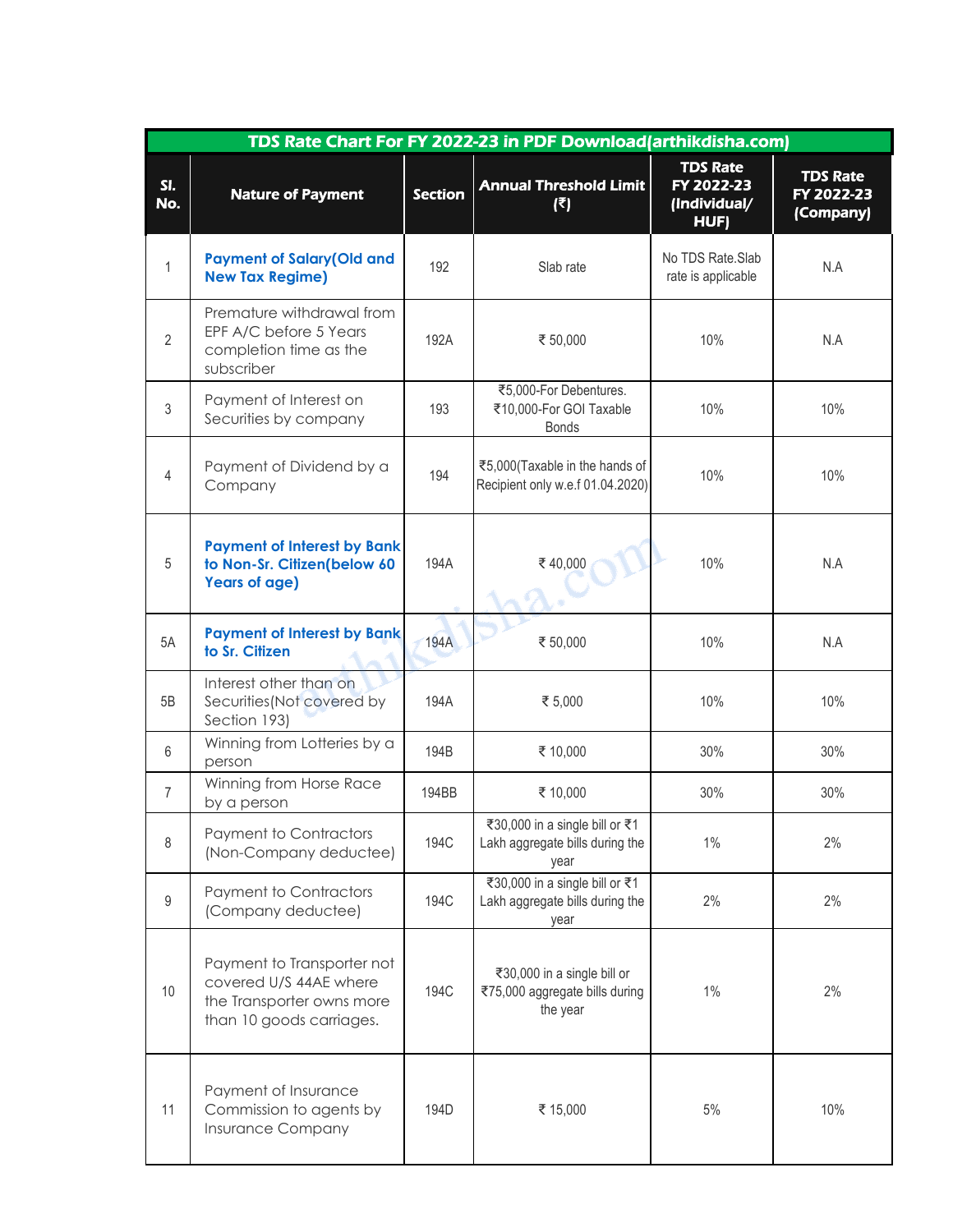| SI.<br>No. | <b>Nature of Payment</b>                                                                                     | <b>Section</b> | <b>Annual Threshold Limit</b><br>$(\overline{\epsilon})$ | <b>TDS Rate</b><br>FY 2022-23<br>(Individual/<br>HUF) | <b>TDS Rate</b><br>FY 2022-23<br>(Company) |
|------------|--------------------------------------------------------------------------------------------------------------|----------------|----------------------------------------------------------|-------------------------------------------------------|--------------------------------------------|
| 12         | Payment in respect of<br>maturity of Life Insurance<br>Policy by Life Insurance<br>Company                   | 194DA          | ₹1 Lakh                                                  | 5%                                                    | $5\%$                                      |
| 13         | Payment to NRI sportsman<br>or association by any<br>person or organization                                  | 194E           | No Limit                                                 | 20%                                                   | 20%                                        |
| 14         | Payment out of deposit<br>under National Saving<br>Scheme (NSS)                                              | 194EE          | ₹ 2,500                                                  | 10%                                                   | 10%                                        |
| 15         | Payment for the repurchase<br>of units by UTI or other<br>Mutual Fund                                        | 194F           | No Limit                                                 | 20%                                                   | 20%                                        |
| 16         | Payment of Lottery<br>Commission                                                                             | 194G           | ₹ 15,000                                                 | $5%$                                                  | 5%                                         |
| 17         | Payment of commission or<br><b>Brokerage</b>                                                                 | 194H           | ₹ 15,000                                                 | 5%                                                    | 5%                                         |
| 18         | Payment for rent on Plant<br>and Machinery                                                                   | 194I(a)        | ₹ 240,000                                                | 2%                                                    | 2%                                         |
| 19         | Payment for rent on Land,<br><b>Building, Furniture and</b><br>Fittings                                      | 194I(b)        | ₹ 240,000                                                | 10%                                                   | 10%                                        |
| 20         | Payment made on<br>account of transfer of<br>immovable property other<br>than agriculture land               | 194IA          | ₹50 Lakh                                                 | 1%                                                    | $1\%$                                      |
| 21         | Payment of Rent by<br>Individuals or HUF not liable<br>to Tax Audit and such rent is<br>not covered U/S 194I | 194IB          | ₹50,000(P.M)                                             | 5%                                                    | N.A                                        |
| 22         | Payment of Professional<br>Fees(other than Call<br>Centers)                                                  | 194J           | ₹ 30,000                                                 | 10%                                                   | 10%                                        |
| 23         | Payment of Professional<br><b>Fees to Call Centers</b>                                                       | 194J           | ₹ 30,000                                                 | 2%                                                    | 2%                                         |
| 24         | TDS on compensation for<br>compulsory acquisition of<br>immovable property other<br>than agricultural land   | <b>194LA</b>   | ₹ 250,000                                                | 10%                                                   | 10%                                        |